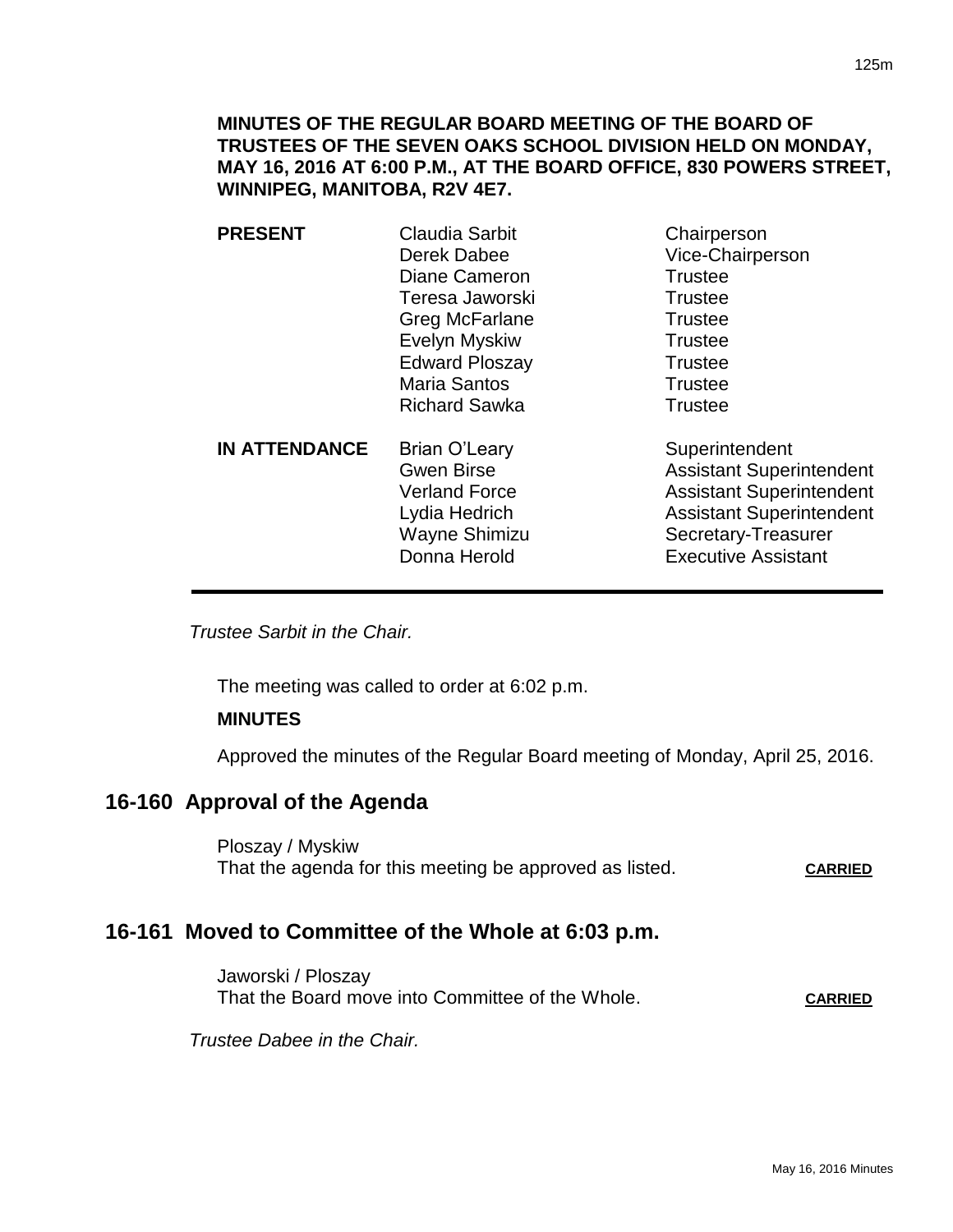# **16-162 Superintendents' Personnel Report**

Jaworski / McFarlane That the Superintendents' Personnel Report be ratified. **CARRIED**

#### ADMINISTRATIVE APPOINTMENTS

Jenny Bilodeau was appointed to the position of Vice-Principal, Elwick Community School effective September 6, 2016.

Manny Calisto was appointed to the position of Vice-Principal, James Nisbet Community School, effective September 6, 2016.

Gary Jackson was appointed to the position of Vice-Principal, Garden City Collegiate effective June 1, 2016.

Joey Heather Robertson was appointed to the position of Vice-Principal, Constable Finney School effective September 6, 2016.

### TEACHER APPOINTMENTS

Gloria Barker was appointed to a full-time (1.00) Limited Teacher contract (Term) effective September 6, 2016 to June 30, 2017.

Will Burton was appointed to a full-time (1.00) Limited Teacher contract (Permanent) effective September 6, 2016.

Patricia Fulcher was appointed to a full-time (1.00) Limited Teacher contract (Term) effective May 6, 2016 (indefinite).

Sara Germain was appointed to a full-time (1.00) Limited Teacher contract (Term) effective May 24, 2016 to June 30, 2017.

Simon Hon was appointed to a full-time (1.00) Limited Teacher contract (Term) effective May 16, 2016 to June 30, 2016.

Sara Ly was appointed to a full-time (1.00) Limited Teacher contract (Term) effective September 6, 2016 to June 30, 2017.

Jennifer Magnus was appointed to a full-time (1.00) Limited Teacher contract (Term) effective May 9, 2016 to June 30, 2016.

Lynn McLean was appointed to a full-time (1.00) Limited Teaching contract (Term) effective April 13, 2016 (Indefinite).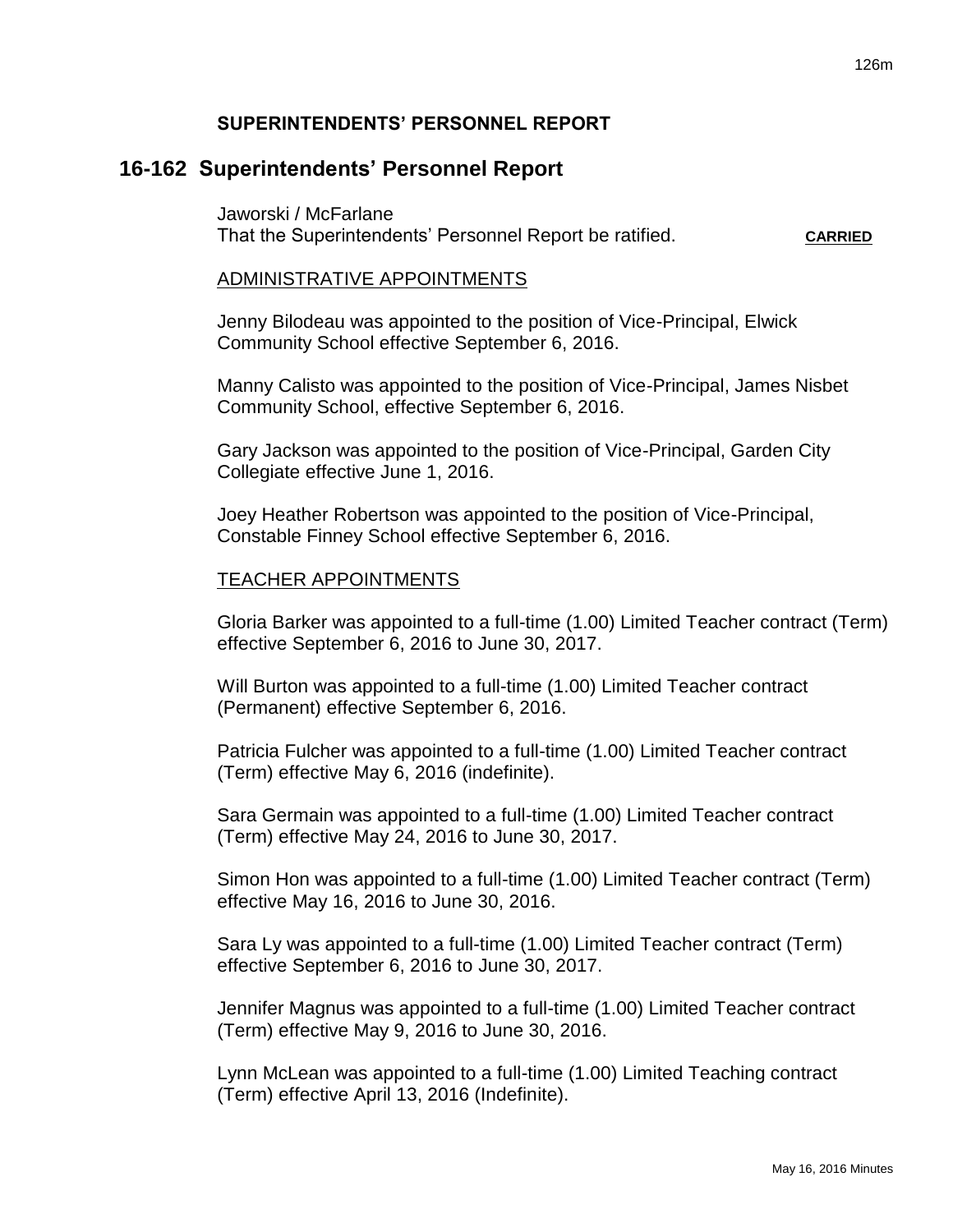Tannis Nishibata-Chan was appointed to a full-time (1.00) Limited Teacher contract (Permanent) effective September 6, 2016.

Scott Plantje was appointed to a full-time (1.00) Limited Teaching contract (Term) effective May 24, 2016 to June 30, 2017.

Jane Samaroo was appointed to a full-time (1.00) Limited Teaching contract (Term) effective May 24, 2016 to June 30, 2017.

Rob Solumundson was appointed to a full-time (1.00) Limited Teaching contract (Term) effective May 2, 2016 to June 30, 2016.

Tihomira Tchirpanlieva was appointed to a full-time (1.00) Limited Teacher contract (Term) effective September 6, 2016 to June 30, 2017.

# TEACHER MATERNITY/PARENTAL LEAVE

Melanie Bartelings was granted maternity/parental leave effective June 13, 2016 to June 30, 2017.

Katlin Misir was granted maternity/parental leave effective July 4, 2016 to July 7, 2017.

# TEACHER RESIGNATION

Natasha Deen gave notice of intent to resign effective June 30, 2016.

Raylin Kirsch gave notice of intent to resign effective April 26, 2016.

# TEACHER LEAVE OF ABSENCES

The following teachers were granted full time (1.00) leave of absences without pay for the 2016-2017 school year:

| Darlene Andruchuk           | <b>Robert Page</b>     |
|-----------------------------|------------------------|
| Dave Arbez                  | John-Luke Racciatti    |
| Jennifer Arjoon             | Alan Romaniuk          |
| Suzi Friesen                | Lesley Roy             |
| Midas Gonzales              | Sandra Smith           |
| <b>Kimberley McDonald</b>   | <b>Britt Stromberg</b> |
| <b>Christine Michaleski</b> | <b>Curtis Walker</b>   |

The following teachers were granted part-time leave of absences without pay for the 2016-2017 school year:

Allison Arnason (.23) Sara Neufeld (.50)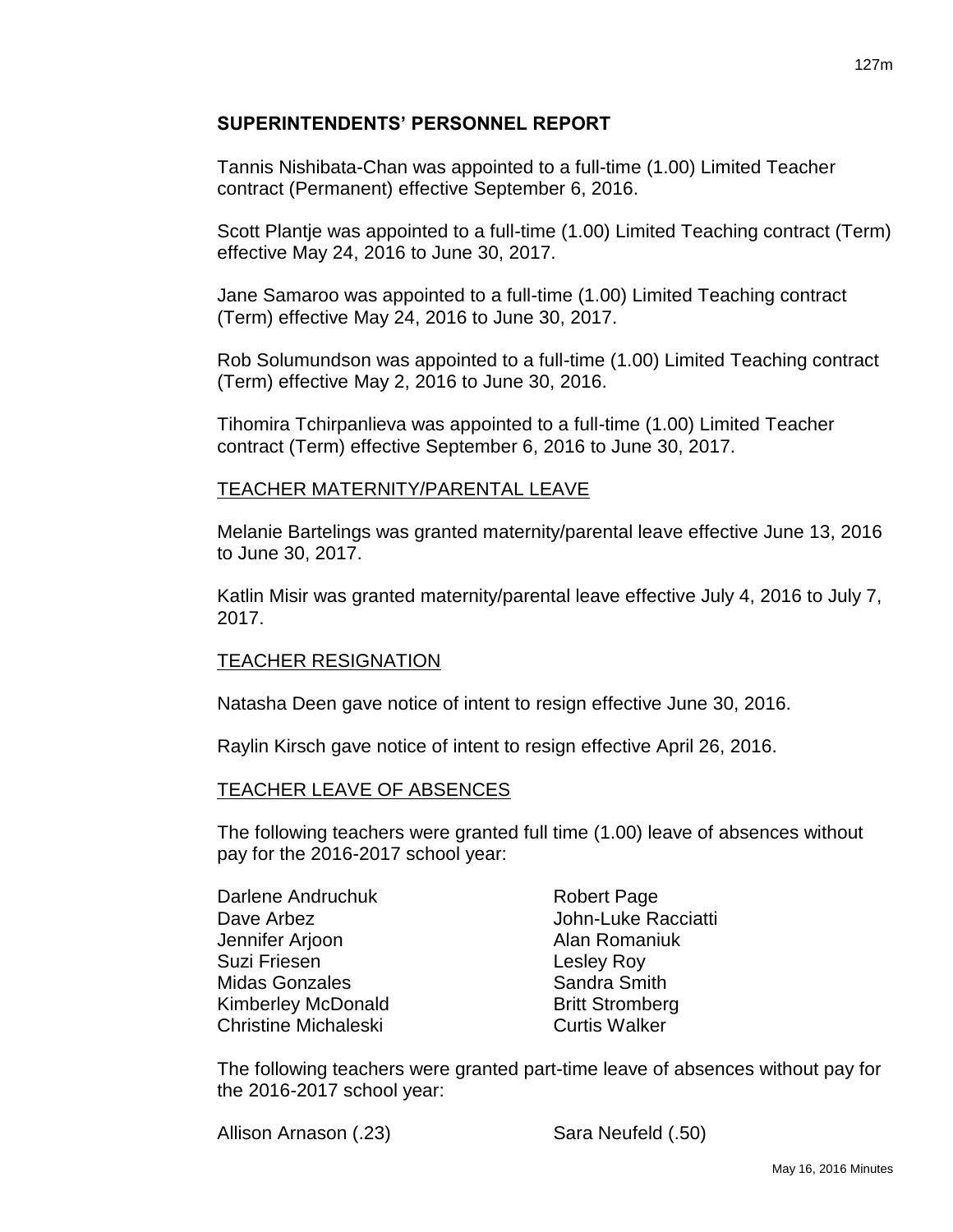Stacey Brown (.50) Jane Nicholls (.50) Jasmin Cavanaugh (.40) Natalie Rousseau (.50) Brooklyn Linnick (.33) Diana Tabor (.50) Chenelle Labossiere (.50) Karen Warner (.50)

Jaclyn Loganberg (.23) Lisa Wicklund Whiteside (.33)

# SUBSTITUTE TEACHER APPOINTMENTS

The following teachers were appointed to substitute teacher contracts effective the 2015-2016 school year:

Kimberly Abadillos Katy Abraham Julia Arcega Lindsey Brown Rebecca Chambers Kelcie Chiswell Akram Daneshfar Kamal Dhillon Leif Doerksen Christina Falvo Cheri Gilbertson Daniella Greco Sandra Hughes Jessica Jones Nicholas Kelein Mark Lapage

Caitlyn Long Sara Ly Angela Malis Melanie Penner Robin Quintana Shauna Roy Bradley Ryant Jill Sutherland Tracy Tamayo Joy Taylor Sean Tohme Megan Verrier Sandra Voyer Amy Wajda Lola Whonnock Sasha Wiebe Jolene Yu

# EDUCATIONAL ASSISTANT APPOINTMENT

Robert Vermeylen was appointed to a full-time (1.00) contract (Permanent) effective September 6, 2016.

## EDUCATIONAL ASSISTANT RESIGNATION:

Michael Felletti gave notice of intent to resign effective May 6, 2016.

# EDUCATIONAL ASSISTANT LEAVE OF ABSENCES

Joanne Roth was granted a part-time (3.25 hours per day) leave of absence, without pay, effective the 2016-2017 school year.

David Wiebe was granted a full-time (6.5 hours per day) leave of absence, without pay, effective September 6, 2016 to April 30, 2017.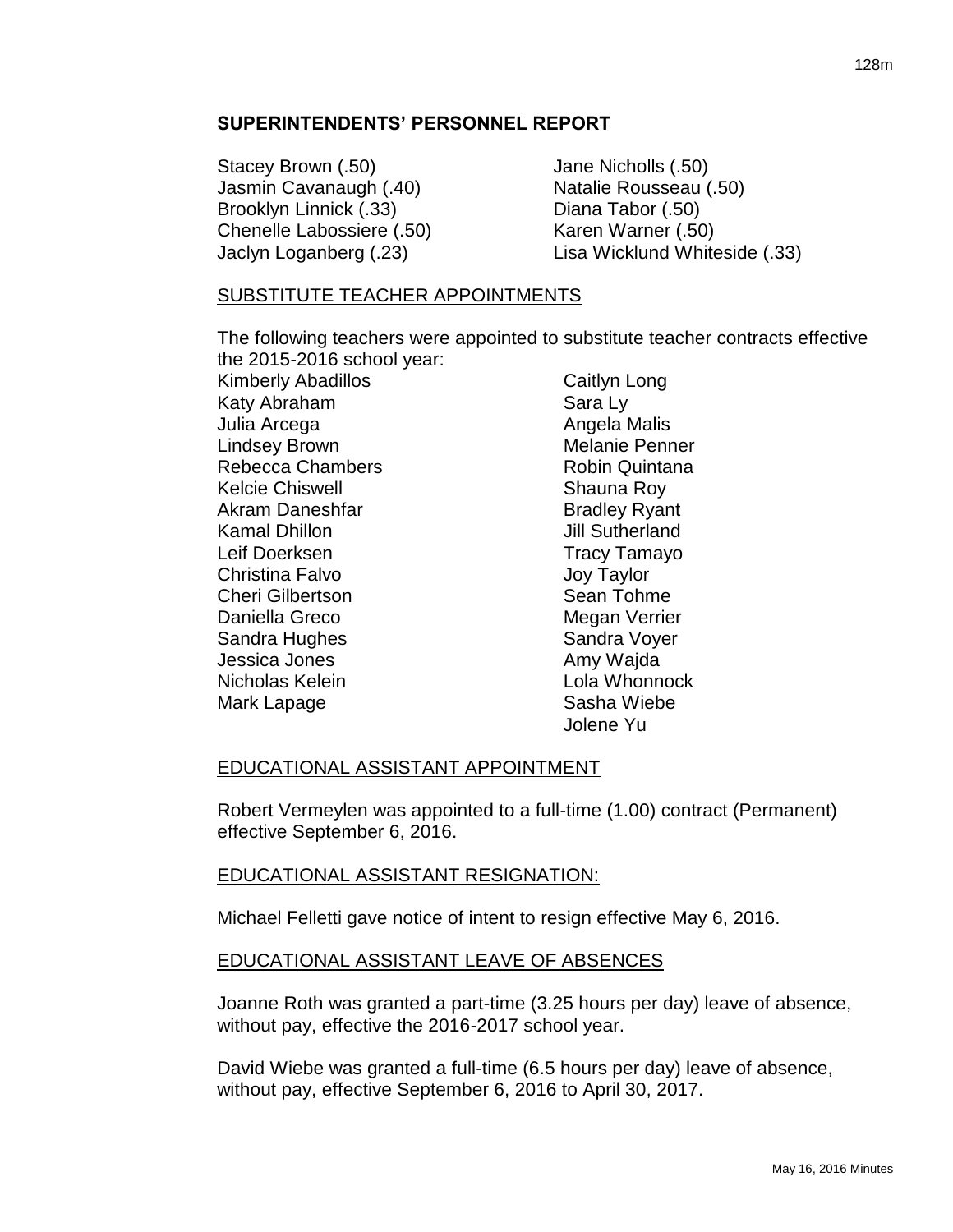# LIBRARY TECHNICIAN RETIREMENT

Sophie Marciniak gave notice of intent to retire effective June 30, 2016.

# **DIVISIONAL UPDATE**

The following matters were received as information:

- **Constable Finney School Update.**
- 2016 High School Graduations.
- **Superintendents' Team Summer Schedule.**
- RM of West St. Paul Meeting Update.
- 2016 Board Retreat.
- **-** Divisional Student Support Model.
- Winnipeg School Division Meeting Request Funding Formula.
- Ward Boundaries.

*Trustee Sarbit in the Chair.*

# **SPECIAL ORDER**

## **7:30 p.m. Science Camp Presentation** Howard Ryant, Principal, Collicutt School Jennifer Arjoon, Teacher, West. St. Paul School

# **16-163 2016-2017 Board Calendar**

McFarlane / Santos That the 2016-2017 Board Calendar be approved as listed.

Inaugural Meeting: September 12, 2016.

Regular Board Meetings: September 12, 2016; September 26, 2016; October 17, 2016; October 24, 2016; November 7, 2016; November 21, 2016; December 12, 2016; January 16, 2017; February 6, 2017; March 6, 2017; March 13, 2017; April 10, 2017; April 24, 2017; May 8, 2017; May 29, 2017; June 12, 2017; August 28, 2017.

Informal Board Meetings: September 19, 2016; November 14, 2016; December 5, 2016; January 23, 2017; February 27, 2017; April 17, 2017; May 15, 2017;

Public Budget Meeting: February 13, 2017.

Board Retreat: August 25 & 26, 2017.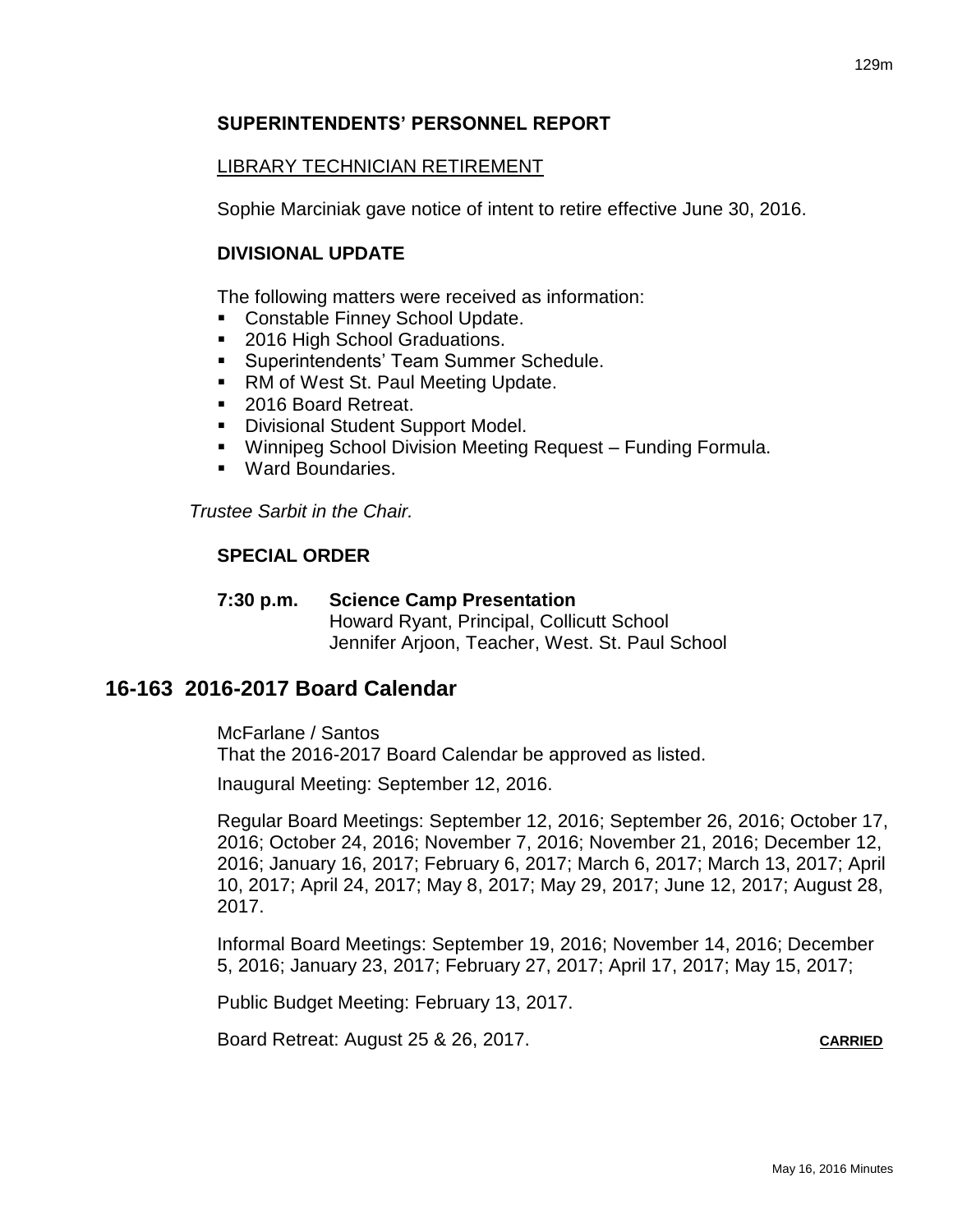# **16-164 Constable Finney School – Balanced School Day**

# Santos / Dabee

That the Board supports Constable Finney School's request to the Honourable Ian Wishart to continue with the Balanced School Day for the 2016-2017 school year. **CARRIED**

# **16-165 Victory School – Balanced School Day**

Santos / Cameron That the Board supports Victory School's request to the Honourable Ian Wishart to implement the Balanced School Day for the 2016-2017 school year.

**CARRIED**

# **16-166 École Belmont School – Balanced School Day**

Jaworski / Ploszay That the Board supports École Belmont's School's request to the Honourable Ian Wishart to implement the Balanced School Day for the 2016-2017 school year. **CARRIED**

# **16-167 By-Law 3-2016 First Reading**

McFarlane / Santos That By-Law No. 3-2016 for the purpose of borrowing the sum of \$3,418,100 Dollars and of issuing a Debenture and/or Promissory Note be given first reading. **CARRIED**

# **ADMINISTRATIVE REPORT**

# **16-168 Administrative Report**

Jaworski / Myskiw That the Administrative Report be approved. **CARRIED**

## HTFC Inc. Invoice No. 16003-2

That Invoice No. 16003-2 for the École Rivière-Rouge Playground project in the amount of \$614.25 be paid to HTFC Inc.

## Steven Surveys Invoice No. 7281

That Invoice No. 7281 towards the acquisition of 2990 McPhillips Avenue in the amount of \$2,520 be paid to Steven Surveys.

## KGS Group Consulting Eng. Invoice No. 74327

That Invoice No. 74327 towards the Leila North Boiler Replacement project in the amount of \$2,577.60 be paid to KGS Group Consulting Eng.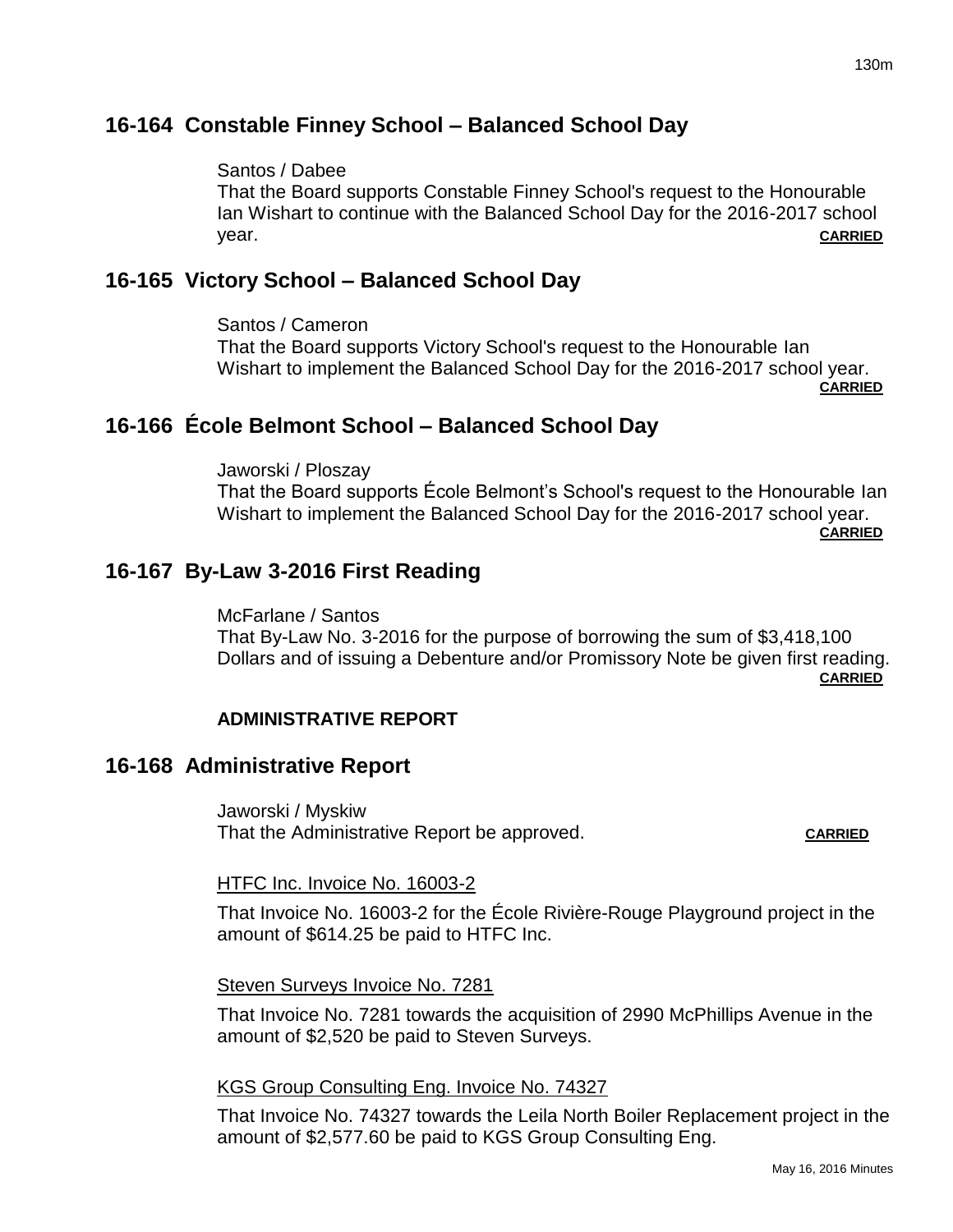# QCA Building Envelope Ltd. Invoice No. 1239

That Invoice No. 1239 towards the Garden City Collegiate Skill Build project in the amount of \$787.50 be paid to QCA Building Envelope Ltd.

# Normandeau Roofing Ltd. Invoice No. 10496

That Invoice No. 10496 towards the R.F. Morrison Roof Replacement project in the amount of \$38,033.10 be paid to Normandeau Roofing Ltd.

# QCA Building Envelope Ltd. Invoice No. 1249

That Invoice No. 1249 towards the R.F. Morrison Roof Replacement project in the amount of \$315.00 be paid to QCA Building Envelope Ltd.

# QCA Building Envelope Ltd. Invoice No. 1248

That Invoice No. 1248 towards the R.F. Morrison Addition project in the amount of \$1,548.75 be paid to QCA Building Envelope Ltd.

# D'Arcy & Deacon LLP Invoice No. 35004

That Invoice No. 35004 towards the acquisition of 2990 McPhillips Avenue in the amount of \$5,806.66 be paid to D'Arcy & Deacon.

# Gardon Construction Ltd. Invoice No. MAP-ELEV-COP#3

That Invoice No. MAP-ELEV-COP#3 for the Maples Elevator project in the amount of \$57,474.74 be paid to Gardon Construction Ltd.

# Statutory Holdback on Certificate of Payment No. 3

That the 7.5% Statutory Holdback on Certificate of Payment No. 3 for the Maples Elevator project in the amount of \$4,438.20 be paid to SOSD/Gardon Construction Ltd.

# M. Block & Associates Invoice No. W-2016-044

That Invoice No. W-2016-044 towards the Edmund Partridge Elevator project in the amount of \$157.50 be paid to M. Block & Associates.

# M. Block & Associates Invoice No. W-2016-43

That Invoice No. W-2016-043 towards the Garden City Collegiate Skill Build project in the amount of \$315.00 be paid to M. Block & Associates.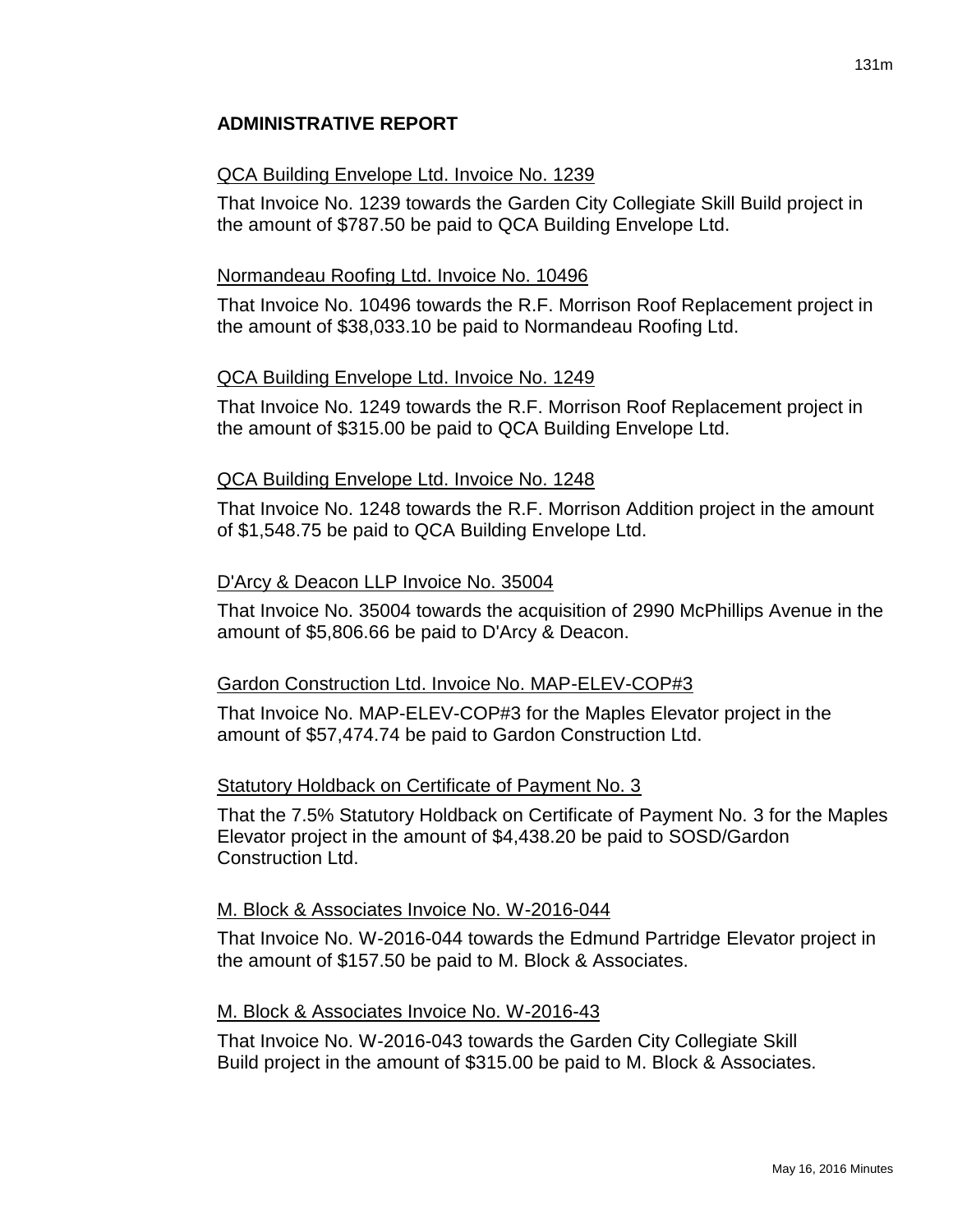#### Gardon Construction Ltd. Invoice No. RFM-COP#8

That Invoice No. RFM-COP#8 for the R.F. Morrison Addition project in the amount of \$252,446.75 be paid to Gardon Construction Ltd.

#### Statutory Holdback on Certificate of Payment No. 8

That the 7.5% Statutory Holdback on Certificate of Payment No. 8 for the R.F. Morrison Addition project in the amount of \$19,493.96 be paid to SOSD/Gardon Construction Ltd.

#### Release of Holdback to Con-Pro Industries Canada

That the Statutory Holdback in the amount of \$99,472.71 plus taxes and accumulated interest in relation to the Elwick School Elevator project be paid to Con-Pro Industries Canada Ltd., subject to the approval of the Board's solicitor.

#### Bockstael Construction Ltd Invoice No. AMBERCOP#25

That Invoice No. AMBERCOP#25 for the Amber Trails School project in the amount of \$4,048.14 be paid to Bockstael Construction Limited.

#### Stantec Consulting Invoice No. 1061429

That Invoice No. 1061429 towards the A. E. Wright Roofing project in the amount of \$10,489.53 be paid to Stantec Consulting.

#### Prairie Architects Inc. Invoice 4815

That Invoice No. 4815 towards the Maples Collegiate Elevator project in the amount of \$1,886.16 be paid to Prairie Architects Inc.

#### Parkwest Projects Ltd. Invoice No. ERR-COP#14

That Invoice No. ERR-COP#14 for the École Rivière-Rouge project in the amount of \$716,347.62 be paid to Parkwest Projects Ltd.

#### Statutory Holdback on Certificate of Payment No. 14

That the 7.5% Statutory Holdback on Certificate of Payment No. 14 for the École Rivière-Rouge project in the amount of \$55,316.42 be paid to SOSD/Parkwest Projects.

#### Expenditure Listing to May 10, 2016

That cheques #2162019 to #2163253 and #1061 to #1096, US cheques #216067 to #216108, direct deposits #20164935 to #20168151 and pre-authorized debits #2016165 to #2016283 in the amount of \$28,535,648.47 be approved.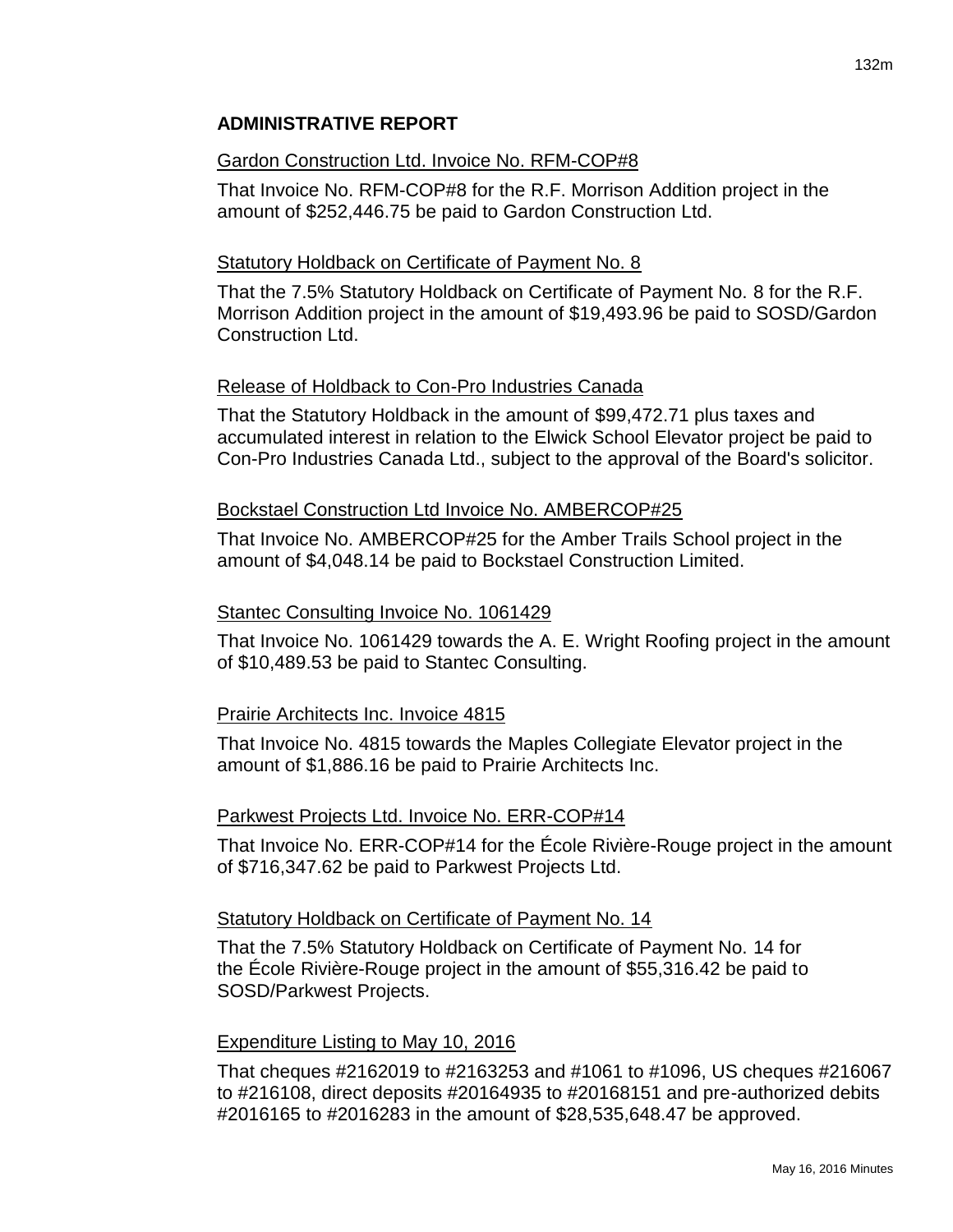### Renewal of Lease - Maples Day Care

That the Board sign a lease renewal for the July 1, 2016 to June 30, 2017 term with Maples Day Care for the rental of day care space at École Constable Edward Finney School at a rental fee of \$1,794.50 per month.

#### Renewal of Lease - Educational Assistants of Seven Oaks (EA7oaks)

That the Board sign a lease renewal for the July 1, 2016 to June 30, 2017 term with the Educational Assistants of Seven Oaks for the rental of office space at Edmund Partridge at a rental fee of \$77.08 per month.

#### Renewal of Lease - Seven Oaks Teachers' Association (SOTA)

That the Board sign a lease renewal for the July 1, 2016 to June 30, 2017 term with Seven Oaks Teachers' Association for the rental of office space at Ben Zaidman Educational Resource Centre at a rental fee of \$135.07 per month.

#### Renewal of Lease - Sugar-N-Spice Kiddie Haven Inc.

That the Board sign a lease renewal for the July 1, 2016 to June 30, 2017 term with Sugar-N-Spice Kiddie Haven Inc. for the rental of day care space at West Kildonan Collegiate at a rental fee of \$4,298.17 per month.

## Renewal of Lease-Sunny Mountain Child Care Centre (1985) Inc.-Belmont Before & After School Program

That the Board sign a lease renewal for the September 1, 2016 to June 30, 2017 term with Sunny Mountain Child Care Centres (1985) Inc. - Belmont Before and After School Program for the rental of the gymnasium, music room and kindergarten room at Belmont School at a rental fee of \$166.10 per month.

#### Renewal of Lease - Collicutt Before and After School Program

That the Board sign a lease renewal for the September 1, 2016 to June 30, 2017 term with Collicutt Before and After School Program for the rental of gymnasium space at Collicutt School at a rental fee of \$166.10 per month.

### Renewal of Lease - Seven Oaks Child Care Centre Inc.

That the Board sign a lease renewal for the September 1, 2016 to June 30, 2017 term with Seven Oaks Child Care Centre Inc. for the rental of the gymnasium, including storage facility in the gymnasium area at R.F. Morrison School at a rental fee of \$166.10 per month.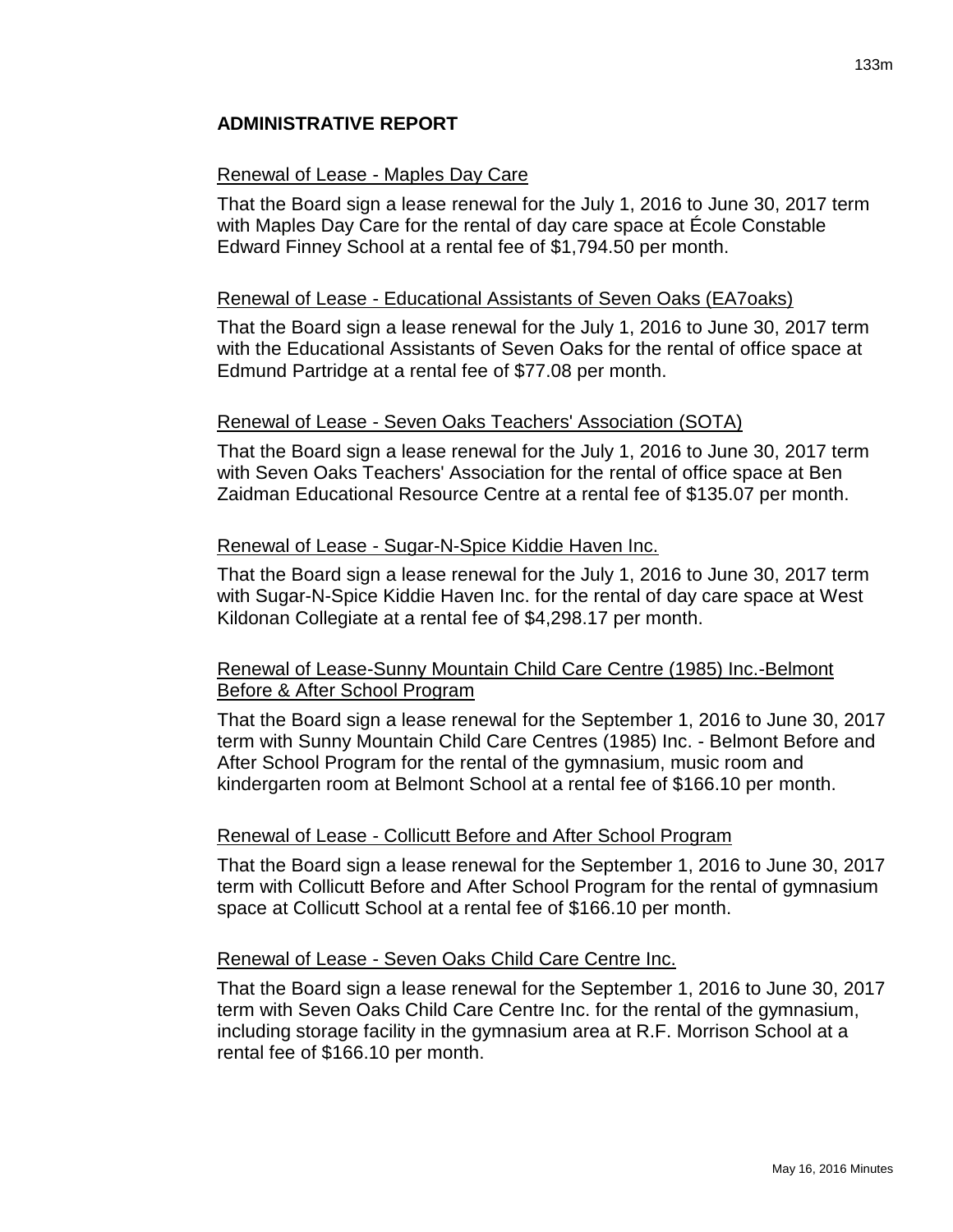# Renewal of Lease - Kidi-Garden Day Nurseries Inc. - Victory School Site

That the Board sign a lease renewal for the September 1, 2016 to June 30, 2017 term with Kidi-Garden Day Nurseries Inc. for the rental of the gymnasium, minigymnasium and library at Victory School at a rental fee of \$166.10 per month.

# Renewal of Lease - YM-YWCA of Winnipeg Before and After School Program

That the Board sign a lease renewal for the September 1, 2016 to June 30, 2017 term with YM-YWCA of Winnipeg Before and After School Program for the rental of the mini-gymnasium at West St. Paul School at a rental fee of \$166.10 per month.

# Renewal of Lease - Sugar-N-Spice Kiddie Haven Inc. School Age Program

That the Board sign a lease renewal for the September 1, 2016 to June 30, 2017 term with Sugar-N-Spice Kiddie Haven Inc. School Age Program for the rental of the mini-gymnasium at École Riverbend Community School at a rental fee of \$166.10

per month.

# Renewal of Lease - Aleph Bet Child Life Enrichment Program - Margaret Park Satellite Site

That the Board sign a lease renewal for the September 1, 2016 to June 30, 2017 term with Aleph Bet Child Life Enrichment Program - Margaret Park Satellite Site for the rental of day care space for the before and after school program and halfday kindergarten program at Margaret Park School at a rental fee of \$549.05 per month.

# Renewal of Lease - Aleph Bet Child Life Enrichment Program - Forest Park Satellite Site

That the Board sign a lease renewal for the September 1, 2016 to June 30, 2017 term with Aleph Bet Child Life Enrichment Program - Forest Park Satellite Site for the rental of day care space for the before and after school program at Forest Park School at a rental fee of \$166.10 per month.

## Renewal of Lease - Sunny Mountain Day Care Centre (1985) Inc.

That the Board sign a lease renewal for the July 1, 2016 to June 30, 2017 term with Sunny Mountain Day Care Centre (1985) Inc. for the rental of the kindergarten room and, when available, the computer room and gymnasium at Governor Semple School at a rental fee of \$504.90 per month.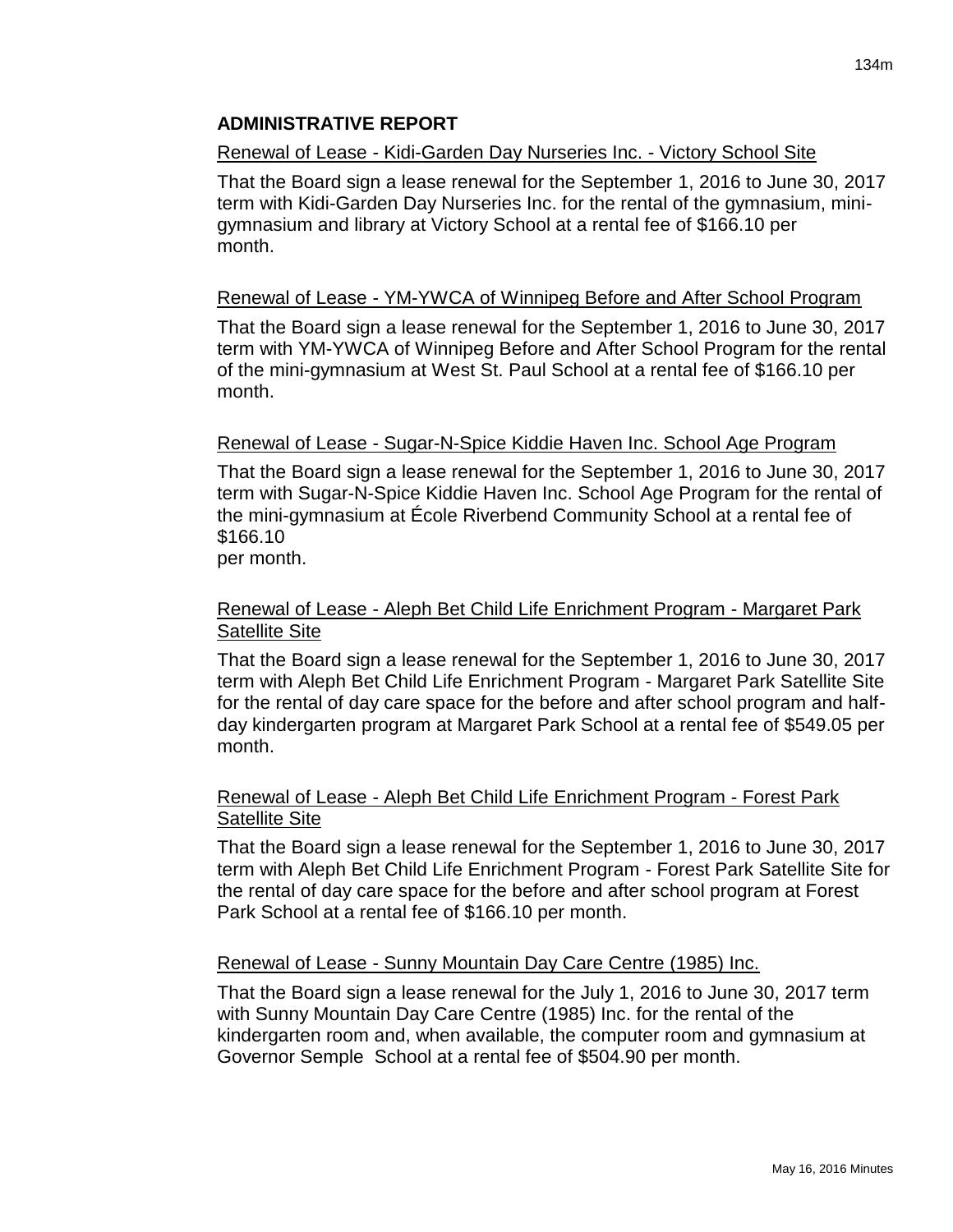#### Renewal of Lease - Little Dipper Montessori Nursery

That the Board sign a lease renewal for the September 1, 2016 to June 30, 2017 term with Little Dipper Montessori Nursery for the rental of day care space at Collicutt School at a rental fee of \$678.95 per month.

#### Renewal of Lease - Kidi-Garden Day Nurseries Inc.

That the Board sign a lease renewal for a July 1, 2016 to June 30, 2017 term with Kidi-Garden Day Nurseries Inc. for the rental of Seven Oaks School, 172 Smithfield Avenue at a rental fee of \$2,679.00 per month.

### Renewal of Lease - Manitoba Association of School Superintendents

That the Board sign a lease renewal for the July 1, 2016 to June 30, 2017 term with the Manitoba Association of School Superintendents for the rental of office space at the Ben Zaidman Educational Resource Centre at a rental fee of \$468.33 per month.

### Renewal of Lease - O.K. Before and After School Child Care Centres Inc.

That the Board sign a lease renewal for the September 1, 2016 to June 30, 2017 term with O.K. Before and After School Child Care Centres Inc. - Kindergarten Child Care Program for the rental of day care space at O.V. Jewitt Community School at a rental fee of \$462.50 per month.

#### Renewal of Lease - O.K. Before and After School Child Care Centres Inc.

That the Board sign a lease renewal for the September 1, 2016 to June 30, 2017 term with O.K. Before and After School Child Care Centres Inc. for the rental of the mini-gymnasiums at A.E. Wright Community School, École Constable Finney School, Elwick Community School and O.V. Jewitt Community School at a rental fee of \$166.10 per month per site.

## Prairie Architects Inc. Invoice 4827

That Invoice No. 4827 towards the R.F. Morrison Office renovation project in the amount of \$794.76 be paid to Prairie Architects Inc.

#### Prairie Architects Inc. Invoice 4825

That Invoice No. 4825 towards the R.F. Morrison Addition project in the amount of \$810.57 be paid to Prairie Architects Inc.

#### Prairie Architects Inc. Invoice 4826

That Invoice No. 4826 towards the Garden City Collegiate, Seven Oaks Performing Arts Theatre project in the amount of \$25,870.55 be paid to Prairie Architects Inc.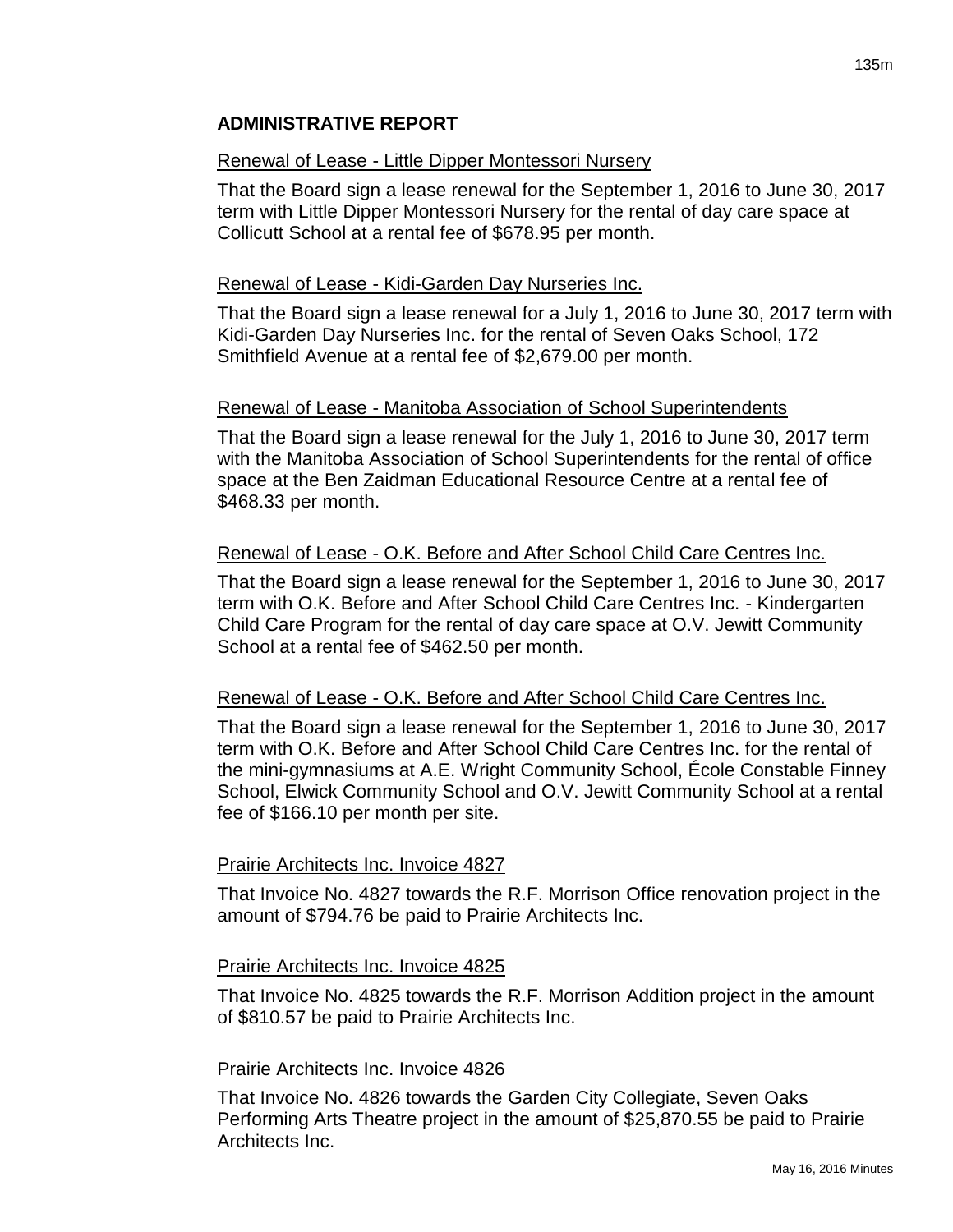# Number Ten Architectural Group Invoice No. 15512

That Invoice No. 15512 towards the Edmund Partridge Elevator project in the amount of \$926.86 be paid to Number Ten Architectural Group.

# Renewal of Lease - Maples Day Care

That the Board sign a lease renewal for the July 1, 2016 to June 30, 2017 term with Maples Day Care for the rental of day care space at Amber Trails School at a rental fee of \$5,318.75 per month.

## Renewal of Lease - Sugar-N-Spice Kiddie Haven Inc.

That the Board sign a lease renewal for the July 1, 2016 to June 30, 2017 term with Sugar-N-Spice Kiddie Haven Inc. for the rental of day care space at École Riverbend Community School at a rental fee of \$2,081.25 per month.

## NEW Lease - Sugar-N-Spice - École Rivière-Rouge

That the Board sign a lease for the July 1, 2016 to June 30, 2017 term with Sugar-N-Spice Kiddie Haven Inc. for the rental of day care space at École Riverbend Rivière-Rouge at a rental fee of \$3,561.25 per month.

## Renewal of Lease - Seven Oaks Sadok

That the Board sign a lease renewal for a September 1, 2016 to June 30, 2017 term with Seven Oaks Sadok for the rental of day care space at R. F. Morrison School at a rental fee of \$721.50 per month.

## **NEW BUSINESS**

# **16-169 Community Survey**

### Dabee / McFarlane

In our continual quest to better serve our community, suggest that the Board develop a survey to canvass residents, including seniors, small businesses and parents on the services we deliver and invite their suggestions. CARRIED

# **CONFERENCE REPORTS**

Peter Krahn, Vice-Principal, West Kildonan Collegiate. Learning and the Brain - The Science of Imagination, April 7 to 9, 2016 - Orlando, Florida.

Sherri Denysuik, Vice-Principal, Maples Collegiate. Learning and the Brain - The Science of Imagination, April 7 to 9, 2016 - Orlando, Florida.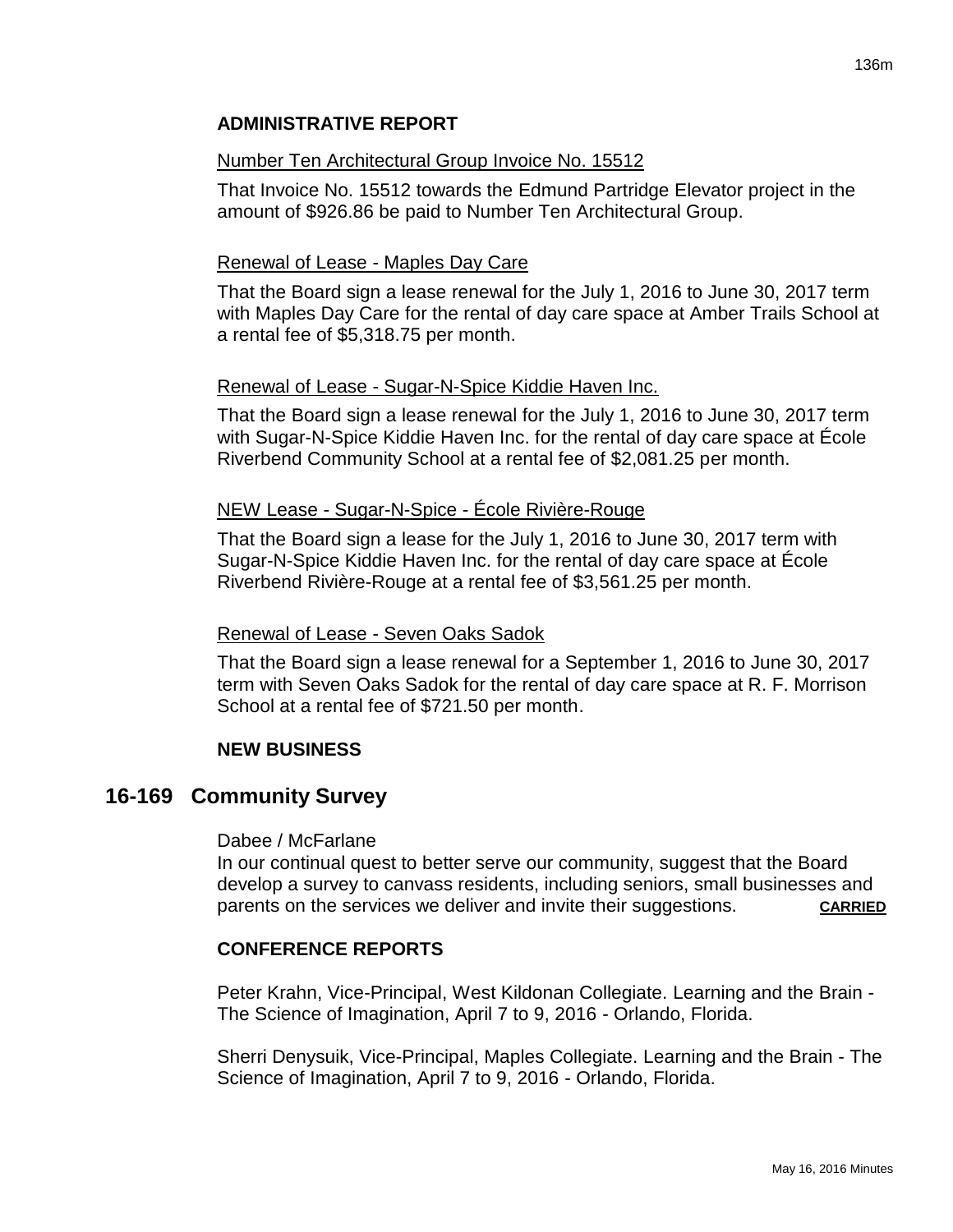# **CORRESPONDENCE**

- **Accounts Summary Ending February 29, 2016.**
- **Account Balance Ending March 31, 2016.**
- Music Instrument Maintenance and Repairs Invitation for Bids. Seven Oaks School Division 2016 Music Instrument Maintenance and Service.
- Canadian Network for Environmental Education and Communication. Annual Conference 2016.
- James Allum, Minister of Education. Cheryl McQueen, Victory School, recipient for *Manitoba's Celebration of Excellence in Teaching - Minister's Awards for 2015-2016.*
- Bernadette Smith Awarded Order of Manitoba.
- Marcel Bérubé, Acting Assistant Deputy Minister, Manitoba Education and Advanced Learning. Provincial Profile 2013-2014 and Divisional Meeting - French Language Education Review - French Immersion Program.
- David Hay, Chairperson, Sugar N Spice Kiddie Haven. Letter to the Honourable Cameron Friesen, Minister of Finance requesting an operating grant and start-up funding for a 126 child care facility at École Rivière-Rouge.
- Claudia Sarbit, Chair, Board of Trustees, Seven Oaks School Division. Congratulatory letters to the Honourable Ron Schuler, Minister of Crown Services and Nick Curry - Kildonan.
- Manitoba School Boards Association. CPI Update March 2016.
- Craig Bachynski, Number Ten Architectural Group. Edmund Partridge Change Order No. 7.
- Gerard Lesage, Executive Director, Public Schools Finance Board. Public Schools Finance Board acquisition of 25 acres of land - 2990 McPhillips Street.
- **Trent Piazzoni, Number Ten Architectural Group. Garden City Collegiate** Change Order Numbers 15 to 20.
- **Trent Piazzoni, Number Ten Architectural Group. Garden City** Collegiate Change Directive No. 6.
- Craig Bachynski, Number Ten Architectural Group. Edmund Partridge Change Order Numbers 2, 7 to10.
- Gerard Lesage, Executive Director, Public Schools Finance Board. École Leila North boiler replacement project support.
- Lindsay Oster, Prairie Architects Inc. École Rivière-Rouge Change Order No. 34.
- **Jamie Kozak, Prairie Architects Inc. R.F. Morrison School Change Order No.** 15r2.
- Claudia Sarbit, Chair, Board of Trustees, Seven Oaks School Division. Letter to Kevin Waugh for undertaking the initiative reflected in Private Members' Bill C-241, An Act to amend the Excise Tax Act (school authorities).
- Manitoba School Boards Association Webinar. Series: Effective & Efficient Governance - Monitoring, Reporting and Evaluations.
- Manitoba School Boards Association ebulletin May 11, 2016.
- Jamie Hilland, Program Manager, Active and Safe Routes to School. Province wide count of transportation in Manitoba Schools - "Bike, Walk or Roll".